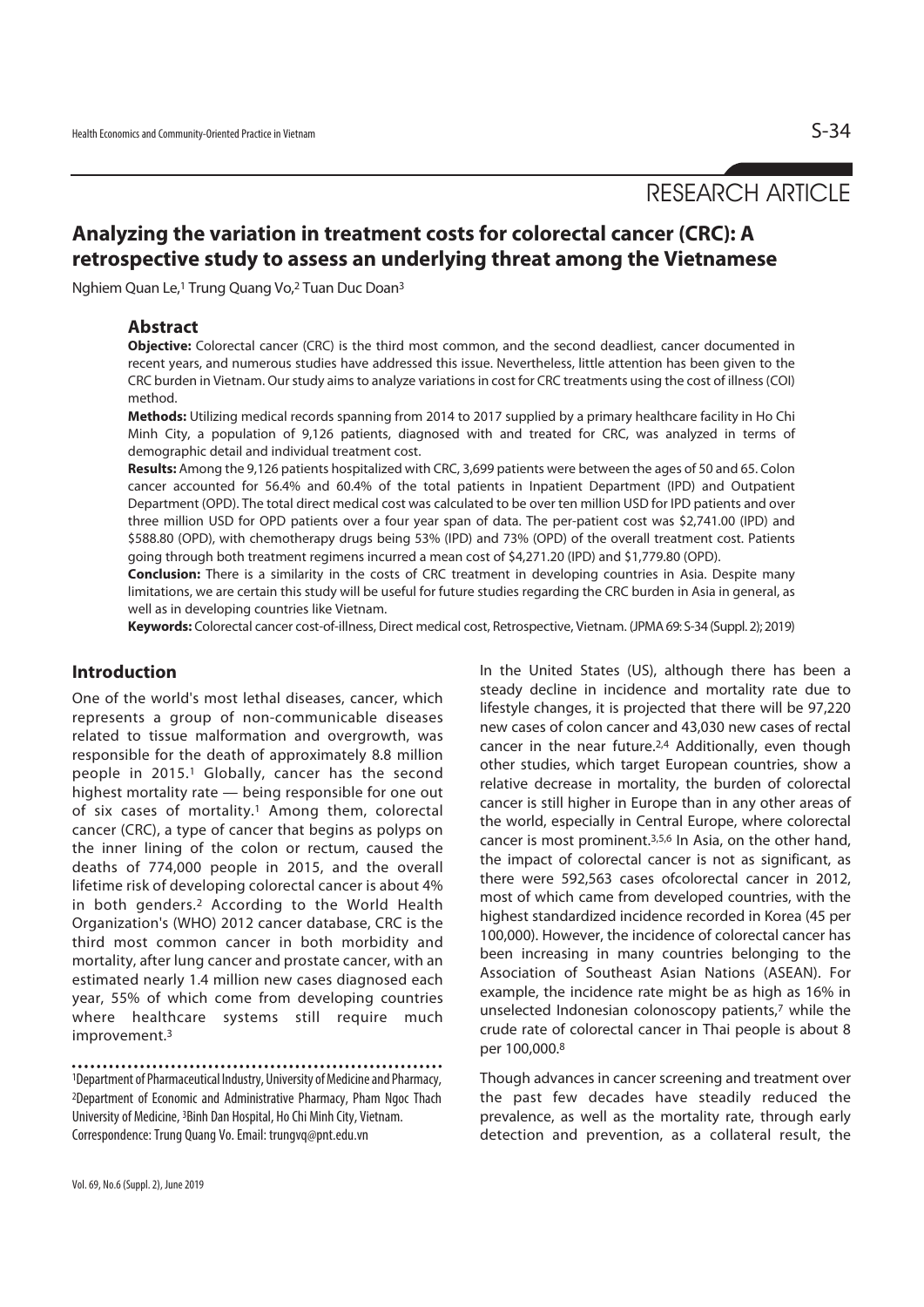economic burden brought by cancer treatments has significantly risen. On a global scale, it is estimated that long-term costs for colorectal cancer are up to \$50,175 USD per patient, making it the second most economically impactful cancer (\$99 billion in expenditure globally in 2008).9,10 In the US, the incidence of CRC is decreasing as the survival rate improves, but the cost of treatment is also increasing. The overall cost of care is projected to rise to \$14.02 billion USD by 2020.11 Another study has also pointed out that 25% of CRC patients struggle financially due to healthcare expenditures.12 As for Asian countries, where most CRC cases have already reached late stage by the time they are diagnosed, people are more vulnerable to healthcare-related financial burdens.13,14 In China, a study conducted in 2017 showed that the overall direct expenditure for a patient diagnosed with CRC was \$10,987.50 USD, while the average household income was only \$8,887.56 USD per year.15 In addition, the mean total cost of managing CRC for one year after diagnosis was \$2,595.90 USD, with the highest cost being recorded in the later stages of the disease (Stages III and IV).13

In the Vietnamese context, there have, until now, been few studies assessing the cost of diagnostic healthcare services for CRC, though CRC is one of the most socioeconomically concerning illnesses, given the underlying nature of the disease and the limited number of reliable treatment facilities.3,16 To make future decisions on insurance policy, healthcare budgets, and the eventual modification of the National Guideline for Colorectal Cancer Treatment, it is important to identify and estimate the relevant costs of illness regarding various aspects relating to the disease.17 Using the dataset provided by a primary government-owned hospital specializing in cancer treatment, our study aims to estimate and assess the unequal economic burdens between inpatient and outpatient CRC groups and to analyze the relationship between direct medical costs and individual demographic characteristics, variants in diagnosis, and comorbidities. Information on the economic burden of CRC in Vietnam will prove useful as a basis for future policies relating to colorectal management.

# **Patients and Methods**

Utilizing Binh Dan Hospital's electronic medical records database, a retrospective Cost-Of-Illness (COI) analysis was conducted with the aim of calculating the direct medical cost for CRC cases from 2014 to 2017. This COI study targeted healthcare receiver's expenditures.

Binh Dan Hospital was chosen as the study site. Situated in the heart of Ho Chi Minh City-one of the ten most

dynamic cities in the world and the city with the most developed healthcare system in the region-Binh Dan Hospital was an ideal choice for this research. The survey population was made up of hospitalized patients diagnosed with colon or rectal cancer via the International Statistical Classification of Disease and Related Health Problems, tenth edition (ICD-10). Codes C18 and C20 from ICD-10 were used in patient selection. An anonymized dataset of all confirmed CRC patients from January 2015 to December 2017 was obtained from the hospital's electronic databases. A population of 5,458 outpatients and 3,668 inpatients was selected, all of whom were Vietnamese citizens diagnosed with the disease.

# **Statistical Analysis**

Each entry of the case data contains the explanatory variables of healthcare utilization described in the case ID: patient age, gender, region of occupation, diagnostic types, and insurance code (which was calculated into discount percentages to obtain the total cost of treatment for patients with insurance). For the inpatient group, the explanatory variables also include length of stay during treatment and additional information relating to individual treatment plans-i.e., surgery, chemotherapy (prescribing and administering chemotherapeutic agents listed in the Binh Dan guideline for CRC treatment), utilizing both treatment regimens (administering chemotherapeutic agents following initial surgery sessions to enhance treatment outcome), and check-ups (including patients who only signed up for cancer screening, treatment monitoring, or early cancer detection).18 Simple descriptive methods-like percentage, mean, median, and standard deviation-were used for analyzing continuous and categorical variables summarizing data on demographic characteristics, clinical status, and cost components.

Direct medical cost (DMC) is the medical cost directly related to the disease (i.e., HCC). It is usually associated with medical care expenditures for diagnosis, treatment, and all specialist and general practitioner care, including emergency care, rehabilitation, physiotherapy, etc.<sup>19,20</sup> The DMC in this survey comprised two parts: costs for inpatients (CI) and costs for outpatients (CO).

All costs, which were from previous years, were converted to the 2018 US dollar currency using the Consumer Price Index (CPI)21 and were categorized into major cost components. The skewed database relating to cost in both patient groups was bootstrapped and interpreted as total cost and per patient expenditure (95% Confidence Interval). In addition, the influences of the demographic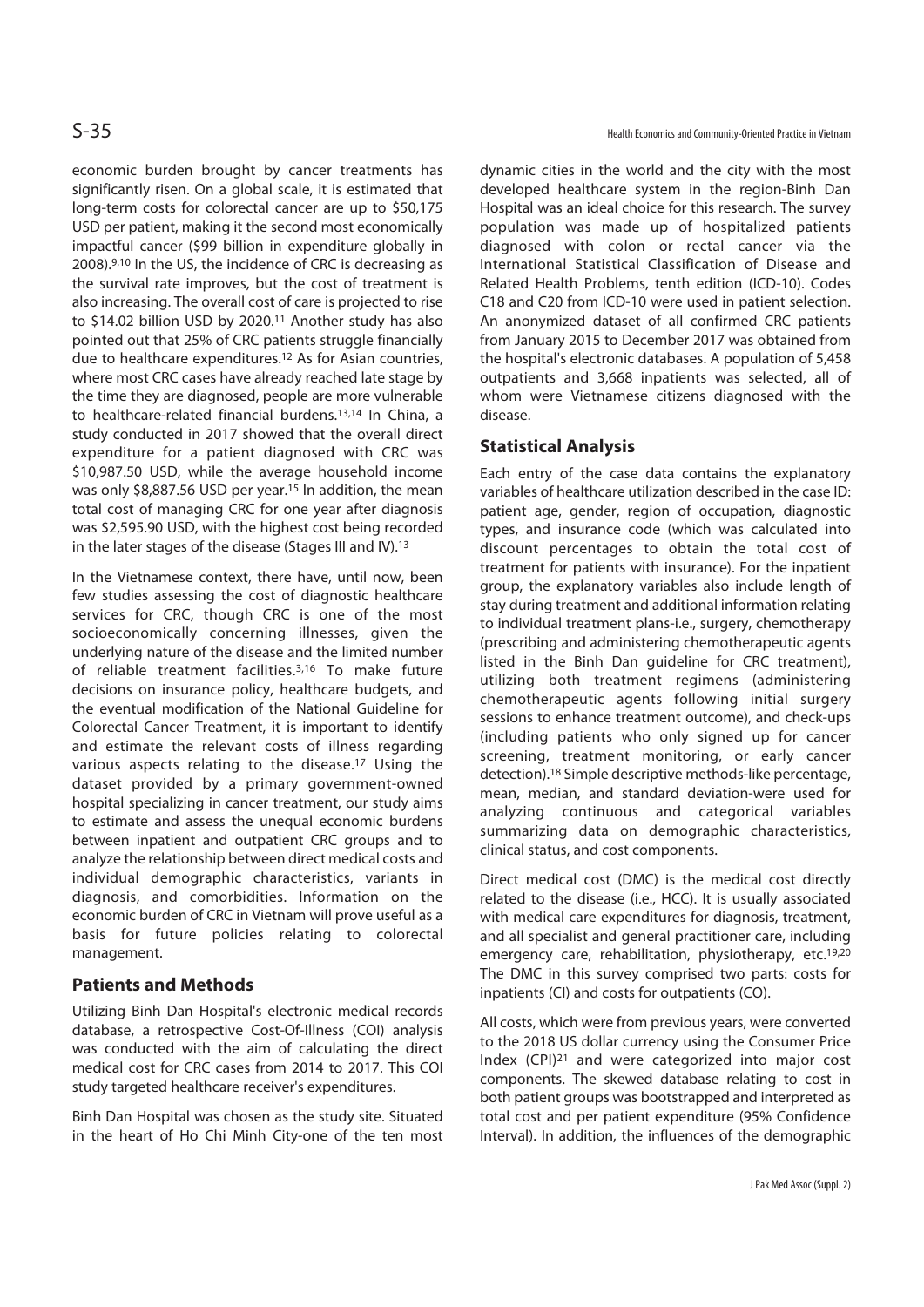factors were analyzed as mean differences and were calculated by bootstrap. The result was interpreted using P < 0.05 (95% Confidence Interval).

#### **Ethical Considerations**

The Medical Ethics Council at the Binh Dan Hospital approved the research protocol. The study was conducted under the supervision of the Pharmacy Department of the University of Medicine and Pharmacy in Ho Chi Minh City. Because the data was collected through the hospital's records and contained personal information, it is anonymized to protect the patients' privacy. The collected data is confidential and used exclusively for research purposes.

#### **Results**

Out of a total of 9,126 patients in this study, three-fifths were OPD patients with CRC. IPD patients were hospitalized for an average 16.0±13.1 days (Q1-Q3: 6-22 days). Over 40.0% of participants with CRC were in the 50- 65-year-old group, making the average age of initial CRC diagnosis around 58.7±14.2 years old. The percentage of study subjects living in urban areas was 70.4% for IPD and 62.2% for OPD. 60.4% of OPD patients and 56.4% of IPD patients were diagnosed with C18. Male patients made up the majority of the study population, as 61% of IPD patients were male. More than half of IPD patients had 100% insurance coverage, while, for OPD patients, "80% insurance coverage" and "self-paid" accounted for the largest percentages (42.3% and 42.1% respectively). Over half of IPD patients were treated with both surgery and chemotherapy, and only 3.2% of the patients were prescribed chemotherapy drugs. For OPD patients, the most common treatment regimen was check-ups (46.4%), followed by chemotherapy treatment (23.2%) (Table-1).

### **Detailed Costs for CRC**

The results obtained by our analysis show that the mean per-patient costs were \$2,741.00 USD (95% CI: \$2,611.90 - \$2,873.30) and \$588.80 USD (95%CI:\$563.20 -\$614.80) in IPD and OPD, respectively. In terms of these medical institutions, the cost due to chemotherapy drugs was the largest contributor towards direct medical costs (53% for IPD and 73% for OPD), as shown in Figure-1. The total cost burden for IPD patients was \$10,055,271.20 USD, while OPD patients had a total economic burden of only one-third of that number (\$3,214,503.70 USD) [Table-2].

Table-1: Demographical characteristics of patients with CRC in Binh Dan hospital over a 2014-2017 period.

|                          |                 | $IPD(N=3,668)$ | OPD (N=5,458) |                |  |
|--------------------------|-----------------|----------------|---------------|----------------|--|
| <b>Numeric Variables</b> | Mean (SD)       | Median (Q1-Q3) | Mean (SD)     | Median (Q1-Q3) |  |
| Age                      | 58.7 (14.2)     | 59 (50-68)     | 58.2 (14.6)   | 59 (49-68)     |  |
| Number of visits         | 4.5(4.9)        | $2(1-8)$       | 5.8(7.1)      | $2(1-9)$       |  |
| Length of stay (days)    | 16.0(13.1)      | $15(6-22)$     |               |                |  |
| Nominal variables        |                 | N(%)           |               | N(% )          |  |
| Age groups               | < 50            | 902 (24.6)     |               | 1422 (26.1)    |  |
|                          | $50 - 65$       | 1503 (41)      |               | 2196 (40.2)    |  |
|                          | $65 - 75$       | 728 (19.8)     |               | 1068 (19.6)    |  |
|                          | >75             | 535 (14.6)     |               | 772 (14.1)     |  |
| Region                   | Urban           | 2582 (70.4)    |               | 3393 (62.2)    |  |
|                          | Rural           | 1086 (29.6)    |               | 2065 (37.8)    |  |
| ICD-10 code              | C18             | 2070 (56.4)    |               | 3298 (60.4)    |  |
|                          | C <sub>20</sub> | 1598 (43.6)    |               | 2160 (39.6)    |  |
| Sex                      | Male            | 2238 (61)      |               | 3128 (57.3)    |  |
|                          | Female          | 1430 (39)      |               | 2330 (42.7)    |  |
| Insurance coverage (%)   | 100             | 2045 (55.8)    |               | 549 (10.1)     |  |
|                          | 95              | 289 (7.9)      |               | 300(5.5)       |  |
|                          | 80              | 559 (15.2)     |               | 2310 (42.3)    |  |
|                          | Self-paid       | 775(21.1)      |               | 2299 (42.1)    |  |
| Treatment regimen        | Surgery         | 1308 (35.7)    |               | 980 (18)       |  |
|                          | Chemo           | 119(3.2)       |               | 1269 (23.2)    |  |
|                          | Both            | 1977 (53.9)    |               | 678 (12.4)     |  |
|                          | Check-up        | 264(7.2)       |               | 2531 (46.4)    |  |

CRC: Colorectal cancer; IPD: Inpatient Department; OPD: Outpatient Department.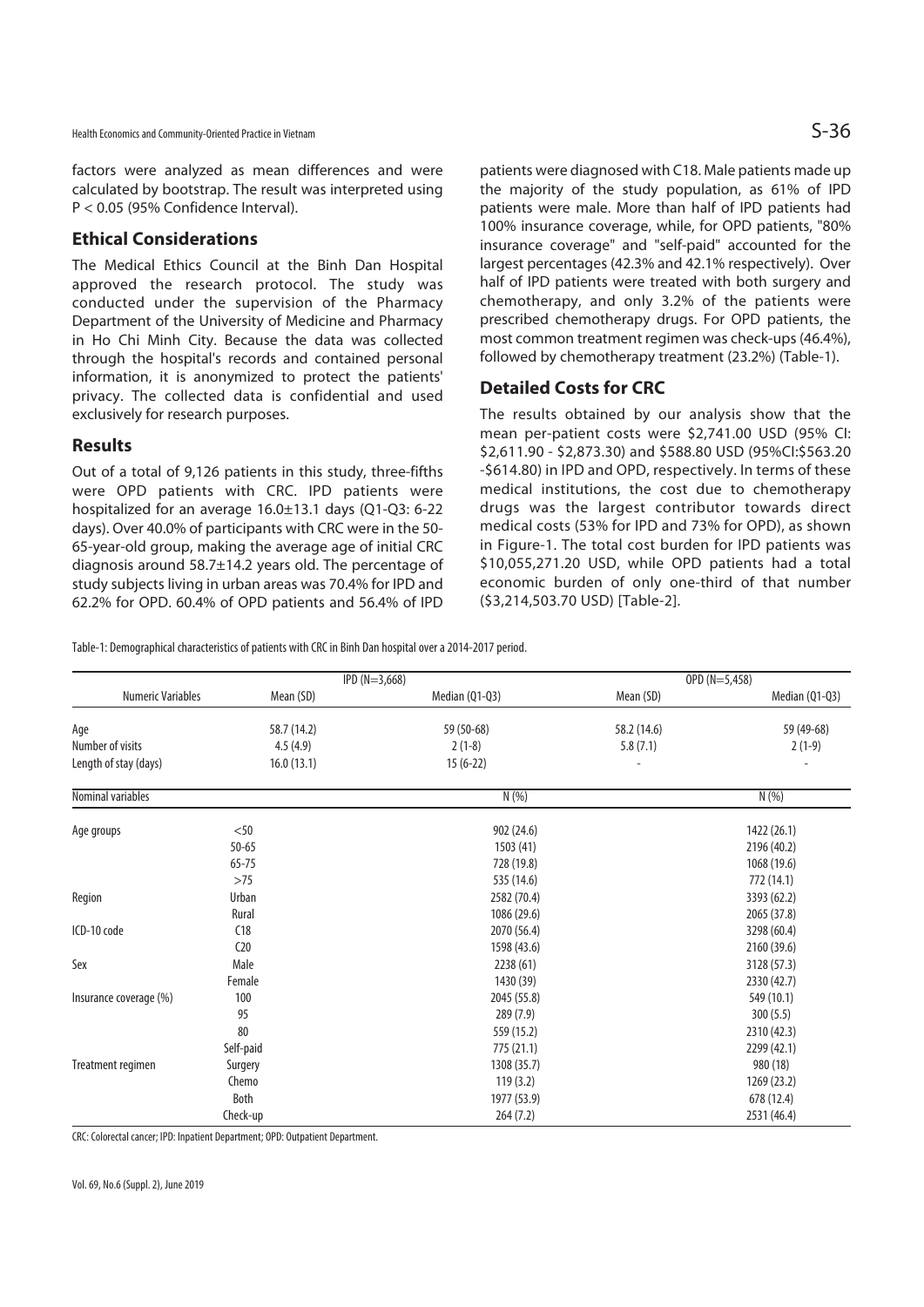| Cost components             | Direct medical cost |             |                     |                          |                          |                   |  |
|-----------------------------|---------------------|-------------|---------------------|--------------------------|--------------------------|-------------------|--|
|                             | <b>IPD</b>          |             |                     | OPD                      |                          |                   |  |
|                             | Total               | Per patient | 95% CI              | Total                    | Per patient              | 95% CI            |  |
| Diagnosis                   | 490,394.9           | 133.7       | $(128.8 - 138.6)$   | 518,549.1                | 95.0                     | $(91.1 - 99.0)$   |  |
| Physician                   | 2,077.2             | < 0.1       | $(0.5 - 0.6)$       | 1,072.9                  | < 0.1                    | < 0.1             |  |
| Laboratory tests            | 337,607.3           | 92.1        | $(89.3 - 94.9)$     | 193,508.9                | 35.5                     | $(34.4 - 36.5)$   |  |
| Chemo drugs                 | 5,343,862.3         | 1,456.5     | $(1,347.9-1,569.6)$ | 2,330,025.6              | 426.8                    | $(404.7 - 449.6)$ |  |
| Surgeries                   | 1,161,019.4         | 316.4       | $(296.9 - 336.9)$   | 98,127.1                 | 18.0                     | $(16.8 - 19.2)$   |  |
| Additional pharmaceuticals  | 839,753.5           | 228.9       | $(218.3 - 239.6)$   | 73,000.3                 | 13.4                     | $(12.4 - 14.4)$   |  |
| <b>Medical supplies</b>     | 946,171.2           | 258.0       | $(244.9 - 271.6)$   | 167.8                    | < 0.1                    | < 0.1             |  |
| <b>Facility utilization</b> | 57,066.6            | 15.6        | $(14.6 - 16.5)$     | $\overline{\phantom{a}}$ | -                        |                   |  |
| Ambulance                   | 218.7               | < 0.1       | < 0.1               | ٠                        | $\overline{\phantom{a}}$ |                   |  |
| Hospital bed                | 796,129.7           | 217.0       | $(209.7 - 224.4)$   | $\overline{\phantom{a}}$ | $\overline{\phantom{a}}$ |                   |  |
| <b>Others</b>               | 80,970.5            | 22.1        | $(19.8 - 24.5)$     | 51.1                     | < 0.1                    | < 0.1             |  |
| Total cost                  | 10,055,271.2        | 2,741.0     | $(2,611.9-2,873.3)$ | 3,214,503.7              | 588.8                    | $(563.2 - 614.8)$ |  |

Table-2: Per case and total direct medical costs attributable to CRC (USD).

CRC: Colorectal cancer; IPD: Inpatient Department; OPD: Outpatient Department.

Table-3: Costs of CRC with demographic categories (USD).

|                | Characteristics |         | <b>IPD</b>      |         | OPD             |
|----------------|-----------------|---------|-----------------|---------|-----------------|
|                |                 | Mean    | 95% CI          | Mean    | Min             |
|                |                 |         |                 |         |                 |
| Age            | $50$            | 2,724.8 | 2,483.1-2,990.7 | 557.8   | 510.2-608.5     |
|                | $50 - 65$       | 2,860.0 | 2,658.5-3,072.3 | 636.4   | 596.0-678.1     |
|                | $65 - 75$       | 2,897.6 | 2,604.8-3,227.5 | 588.6   | 533.7-648.6     |
|                | >75             | 2,201.2 | 1,921.1-2,508.5 | 509.0   | 446.7-578.5     |
| Region         | <b>Urban</b>    | 2,805.6 | 2,652.4-2,971.7 | 572.6   | 541.5-605.2     |
|                | Rural           | 2,577.7 | 2,379.3-2,796.3 | 614.6   | 571.4-658.1     |
| ICD-10 code    | C18             | 2,580.4 | 2,411.5-2,758.7 | 565.4   | 533.6-597.2     |
|                | C <sub>20</sub> | 2,947.9 | 2,753.2-3,158.7 | 624.5   | 584.0-667.0     |
| Sex            | Male            | 2,797.5 | 2,631.1-2,978.4 | 626.7   | 592.3           |
|                | Female          | 2,650.5 | 2,458.2-2,852.8 | 537.5   | 502.3           |
| Treatment type | Surgery         | 1,140.7 | 1,090.9-1,192.7 | 171.6   | 162.2-181.2     |
|                | Chemo           | 657.5   | 483.8-914.2     | 1,314.3 | 1,250.9-1,380.0 |
|                | <b>Both</b>     | 4,271.2 | 4,061.4-4,497.6 | 1,779.8 | 1,696.8-1,864.9 |
|                | Check-up        | 139.6   | 121.9-160.5     | 67.8    | 64.3-71.3       |

CRC: Colorectal cancer; IPD: Inpatient Department; OPD: Outpatient Department.

Table-4: Comparison of recent studies which scoped on treatment cost of CRC.

| Recent studies relating to CRC                  | Number of patients<br>Tumor site (Colon)<br>Participants' Age |                 | Individual mean cost (USD) |                           |                        |
|-------------------------------------------------|---------------------------------------------------------------|-----------------|----------------------------|---------------------------|------------------------|
| in different regions                            | Ν                                                             | Mean            | %                          | <b>IPD</b>                | OPD                    |
|                                                 |                                                               |                 |                            | 2,741.0                   |                        |
| Our study                                       | 9,126                                                         | $58.7 \pm 14.2$ | 58.8                       | $(2,611.85 - 2,873.26)^*$ | 588.8 (563.2-614.79)*  |
| Meram Azzani's study (Malaysia) <sup>13</sup>   | 138                                                           | -               |                            | $2.595.9***$              |                        |
| Niilo Farkklila's study (Finland) <sup>22</sup> | 509                                                           | $68.6*$         | 56.6                       | 12,339 (9,127-15,550)*    | 12,339 (9,127-15,550)* |
| Xue Song's Study (USA) <sup>23</sup>            | 6,675                                                         | $64.1*$         | 69.7                       | 15,179±49,095             |                        |
| Huang's study (China) <sup>15</sup>             | 2,356                                                         | $57.4*$         | $\overline{\phantom{a}}$   | $9.973.1***$              |                        |

Abbreviations: CRC: Colorectal cancer; IPD: Inpatient Department; OPD: Outpatient Department

Note: \*: mean (95% CI); \*\*\*: mean (SD); \*\*\*: mean [neither SD nor 95% CI were available.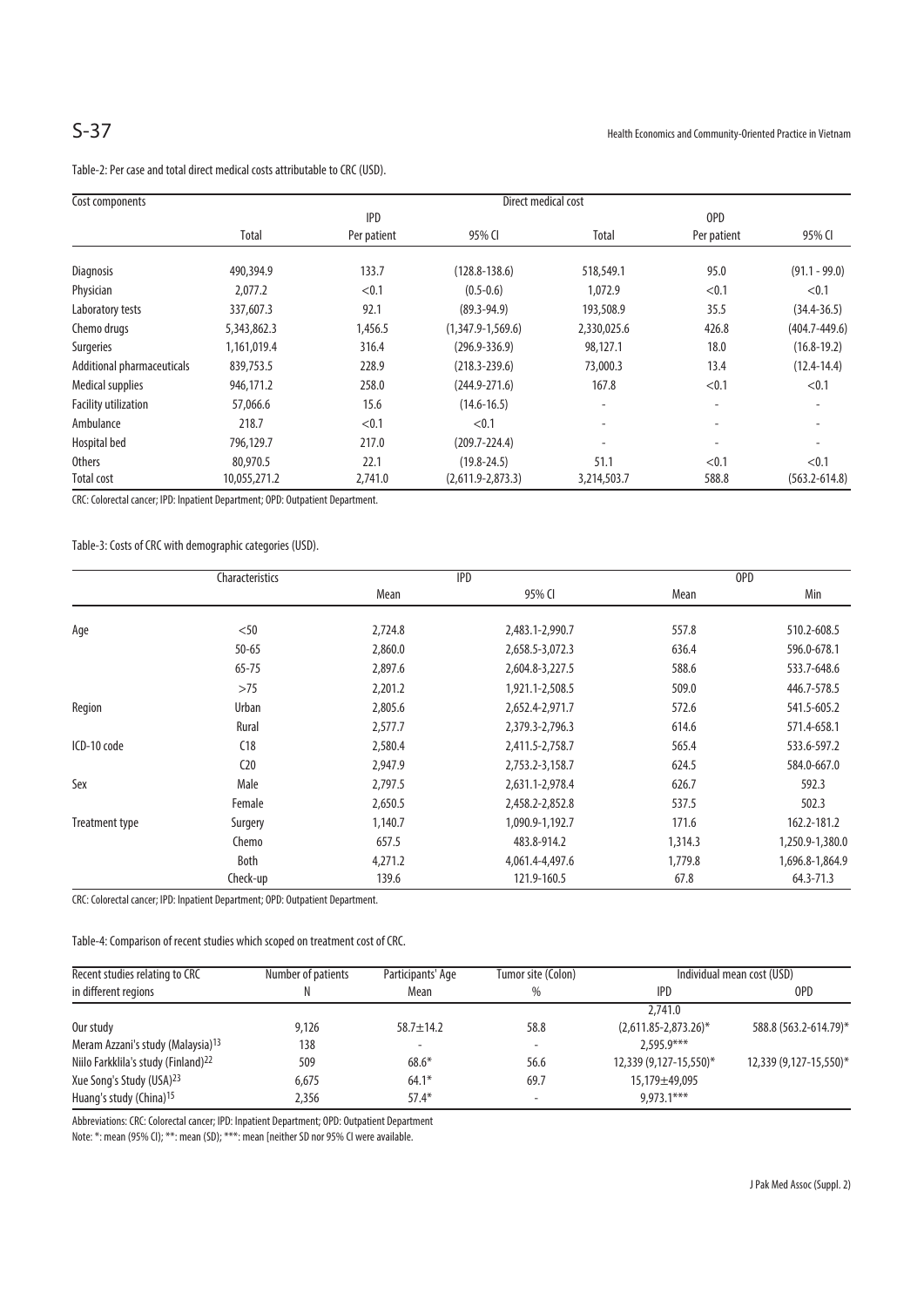

Figure-1: The percentage of cost components in both IPD and OPD sectors.

#### **Costs for CRC with Demographical Factors**

With costs broken down by demographical factors, IPD patients, with ages spanning from 65 to 75 years, had the highest expenditure compared with other age groups. The highest expenditure for OPD patients was in the 50 to-65-years-old group. Urban IPD patients had higher costs than rural IPD patients, whereas the reverse trend was illustrated for OPD patients. It is also worth mentioning that patients diagnosed with C20 tended to have higher expenditures than C18 patients. Concerning gender, male patients seemed to spend more on CRC treatment because, in both groups, the costs for male patients were slightly higher than for their female counterparts. Patients treated with both chemotherapy and surgery had the highest expenditures among treatment regimens (over \$4,000 USD for IPD and over \$1,500 USD for OPD). Check-ups only made up a total of \$139.60 and \$67.80 USD among IPD and OPD patients, respectively [Table-3].

#### **Discussion**

It is seen by the severity of the disease that CRC creates a heavy burden on society, both epidemiologically and economically. It is among the most impactful cancers in modern Vietnam, as the Vietnamese population is increasingly under the influence of the Western lifestyle. Therefore, our study focused on direct medical expenditures and the financial burden caused by CRC.

A total of 9,126 patients recorded in the Binh Dan Hospital database were included in this study, giving our study one of largest sample populations.13-15,18,23 The majority of these patients were diagnosed with cancers located in the colon. This study also includes an unusual age span of patients diagnosed with and treated for CRC, which was heavily concentrated between 50 and 65 years of age. Through cross-examination with Huang et al. (2017)15 and Kikuchi et al. (2017),24 whose study samples were also based in hospital records, we believe that the mean age trend of CRC incidence in Asian nations is identical to that recorded in the previous literature. Comparing studies based in Asia with those from other regions, we have concluded that the average age of initial CRC diagnosis in Asian communities is approximately ten years younger than in other regions [Table-4]

It has been decades since people first set scrutinizing eyes on the cost burden of CRC treatment. Since then, on the international scale, many studies, with different aims and methods, have shed light on this concept. CRC treatment can result in disastrous economic burdens, but they differ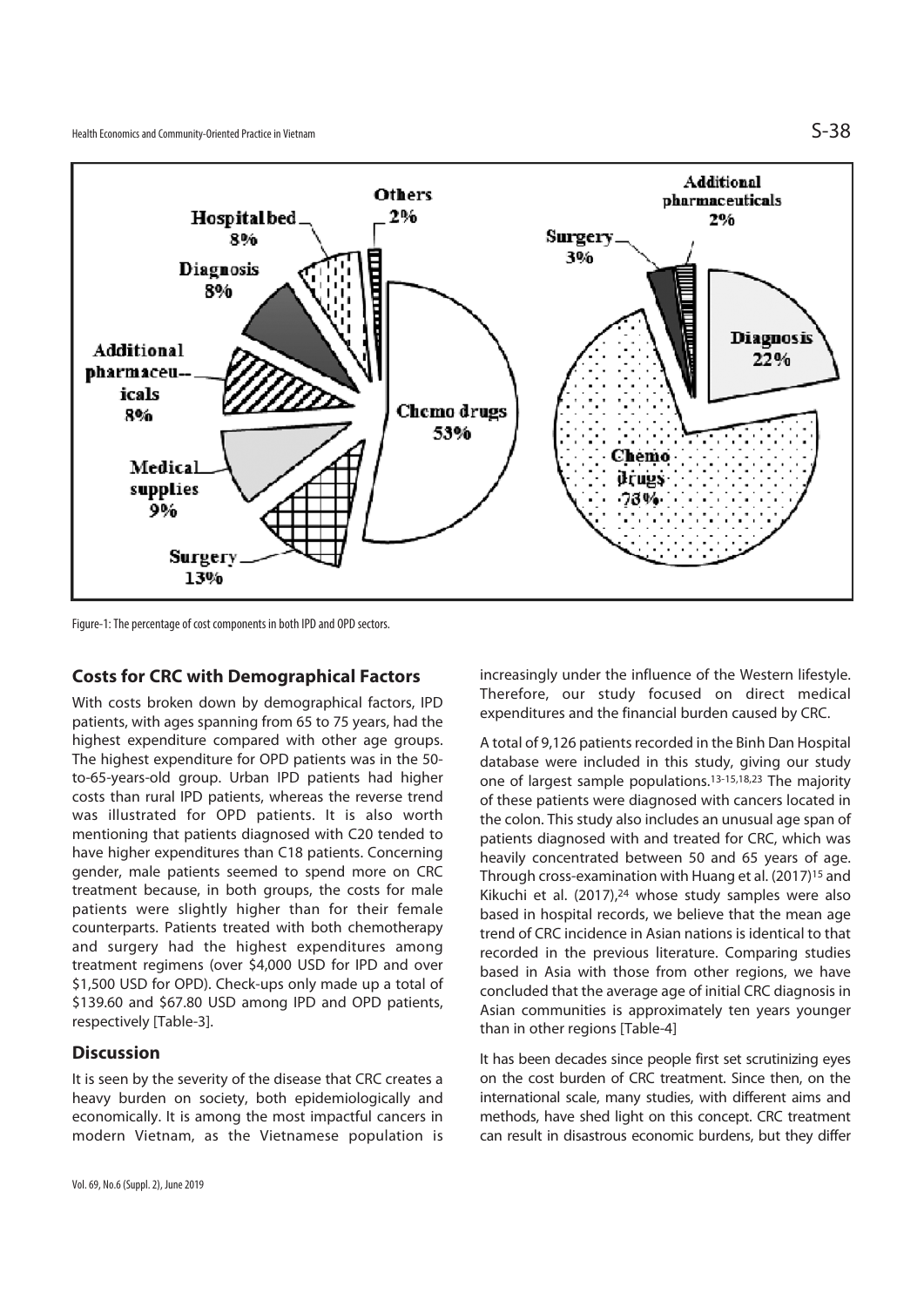markedly in many aspects. The total CRC burden is recorded to be a catastrophic \$10,055, 271.20 USD for IPD patients, which is over three times higher than the OPD patient's overall cost burden. The total costs, as well as the direct costs, were highest within the first six months after diagnosis, as the initial treatment involves hospitalization and utilizes the most service.18,19 (According to Binh Dan Hospital's guideline for CRC treatment, regular check-ups and disease monitoring are assigned every six months following initial diagnosis and treatment). On the other hand, we found that the mean costs for an individual patient in the IPD and OPD groups in Vietnam were \$2,741.0 USD and \$588.80 USD, respectively. Therefore, we conclude that the average expenditure among South East Asian nations' CRC patients are, to some extent, similar at around \$3,000 USD, while those in developed countries, like the US or China (and even European countries like Finland), surge to over \$10,000 USD.13,15,23,24 Pharmaceuticals made up the majority of the total expenses for one patient, overtaking 60-75% of the total mean cost. Chemotherapy drugs and immunosuppressants contributed must towards this cataclysmic expense, which imposes a considerable economic burden on patients due to these types of drugs rarely being covered by insurance policies.

To our knowledge, our study is one of only three studies in Vietnam assessing CRC-related treatment costs and the overall burden of the disease in a prestigious health care facility. To give the most thorough view with the provided database, we divided the records into IPD and OPD groups and evaluated the patients' service utilization based on the cost components. These study results could also be used as a foundation for future study regarding CRC treatment effectiveness, as well as for finding the main drivers of CRC cost. Cost component analysis, in our opinion, could be used as a reference for policy makers and insurance companies so that they may fully aid people who are in great need of financial support during treatment.

### **Limitations**

COI studies, such as this, have recently been subjected to criticism for their varied results. Another limitation, common to studies relying on administrative databases, is that such databases may easily include errors in cost categorization and may lack crucial information regarding patients' demographic details. The expenditure analysis may have also been affected by missing data relating to disease severity. This is one of the study's largest flaws, in our opinion, because that missing data prevented us from categorizing CRC cost into disease stages, though cost has been proven to vary distinctively across stagesespecially the later stages. Moreover, overall CRC

treatment required a long follow-up period; therefore, data covering four years of patients' treatment might be too short and, thus, insufficient for conducting a study regarding CRC cost. In any case, this fact would increase the cost of CRC treatment over time.

Obviously, much work remains to determine the accurate cost of treatment for CRC and provide the complete picture surrounding the disease. Nevertheless, in Vietnam, direct nonmedical expenditure, indirect expenditure, and intangible expenditure seem to be neglected due to the fact that Vietnamese people typically bear the disease with them in their daily lives. Those are the challenges that we need to face.

## **Conclusion**

This study provides calculations of total costs of CRC care. It has found that the majority of CRC patients incur considerable economic burdens to treat their disease. Patients receiving chemotherapy treatments bear the most considerable economic burden, since chemotherapy drugs are often excluded from insurance policies. Comparing our work with other research sharing the same scope, we have concluded that there is an overall similarity between the cost of CRC treatment across developing Asian countries-somewhere in the proximity of \$2,500 to \$3,000 USD. Despite evident flaws in our study, we certainly think this research is a solid, beginning foundation for policy makers to draft more efficient insurance policies, and more cost-effective treatment plans, for patients. Future studies should view this work as a reference to help them aim for a broader scope: the overall cost of illness throughout Asian nations.

**Acknowledgement:** The authors would like to express special thanks to President Council of Binh Dan hospital for the protocol approval as well as their support for the data collection. They express their gratitude to all staffs at Professional Healthcare Management, Education and Research Center (ProHES) for their supports.

**Disclaimer:** None to declare.

**Conflict of Interest:** None to declare.

**Funding Disclosure:** None to declare.

### **References**

- 1. World Health Organization. Cancer: Key facts. News release. The WHO's Media Centre. [Online] 2018 [Cited 2018 February 01]. Available from URL: http://www.who.int/en/news-room/factsheets/detail/cancer
- 2. The American Cancer Society medical and editorial content team. Key Statistics for Colorectal Cancer. American Cancer Society. [Online] 2018 [Cited 2018 July 18]. Available from URL: https://www.cancer.org/cancer/colon-rectal-cancer/about/key-